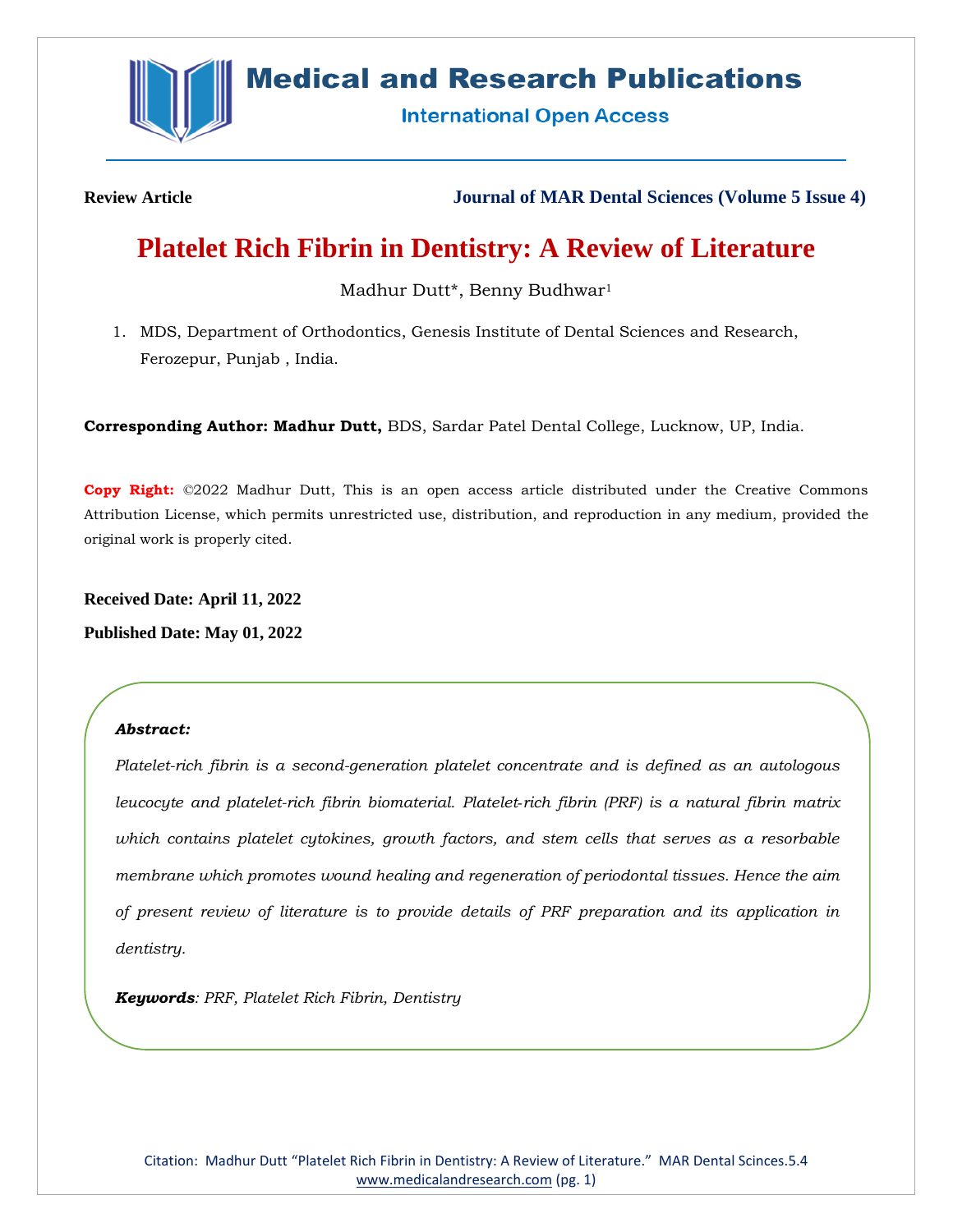## **Introduction**

Platelet rich fibrin (PRF) is an autologous platelet concentrate with intimate assembly of cytokines, glycan chains, and structural glycoproteins, increased concentration of growth factors enmeshed within a slowly polymerized fibrin network, has the capability to accelerate soft tissue as well as hard tissue healing. Platelets play a crucial role in the field of dentistry.<sup>1</sup>

It was first described by Dr. Joseph Choukroun in France to promote wound healing in implants. Currently, the studies have been focussed on the use of an autogenous material called Platelet Rich Fibrin that provides an osteoconductive scaffold along with growth factors to stimulate patient's own cells towards a regenerative response.<sup>2</sup>

It can be obtained from blood with the help of a simple process. PRF is basically a concentrate of growth factors that promote wound healing and regeneration which is used in various disciplines of dentistry to repair various lesions and regenerate dental and oral tissues.3,4 Hence the aim of present review of literature is to provide details of PRF preparation and its application in dentistry.

### **Classification of Platelet Rich Fibrin Products**<sup>4</sup>

Dohan Ehrenfest et al. classified PRF into two types according to the leukocyte content:

- 1. Pure PRF or leukocyte Poor PRF
- 2. Leukocyte Rich PRF (also called advanced PRF or Choukroun's PRF).

#### **Method of Preparation of PRF**

PRF is an immune and platelet concentrate collecting on a single fibrin membrane, containing all the constituents of a blood sample which are favourable to healing and immunity.<sup>5</sup>

Though the classical method for preparation of PRF was given by Dr. Choukroun, the present technique for PRF preparation is legitimized by the French Health Ministry. Currently, PRF is prepared without any use of anticoagulant or bovine thrombin. A PRF with standard quality and quantity of the fibrin matrix, leukocytes, platelets, and growth factors demands a standard protocol for preparation.<sup>6</sup>

The PRF preparation protocol is very simple and armamentarium required is same as that of PRP. Around 5 ml of whole venous blood is collected in the sterile vacutainer tubes of 10 ml capacity without anticoagulant. The vacutainer tubes are then placed in a centrifugal machine at 3000 revolutions per minute (rpm) for 10 minutes, after which it settles into the following layers: red lower fraction containing red blood cells, upper straw-coloured cellular plasma and the middle fraction containing the fibrin clot.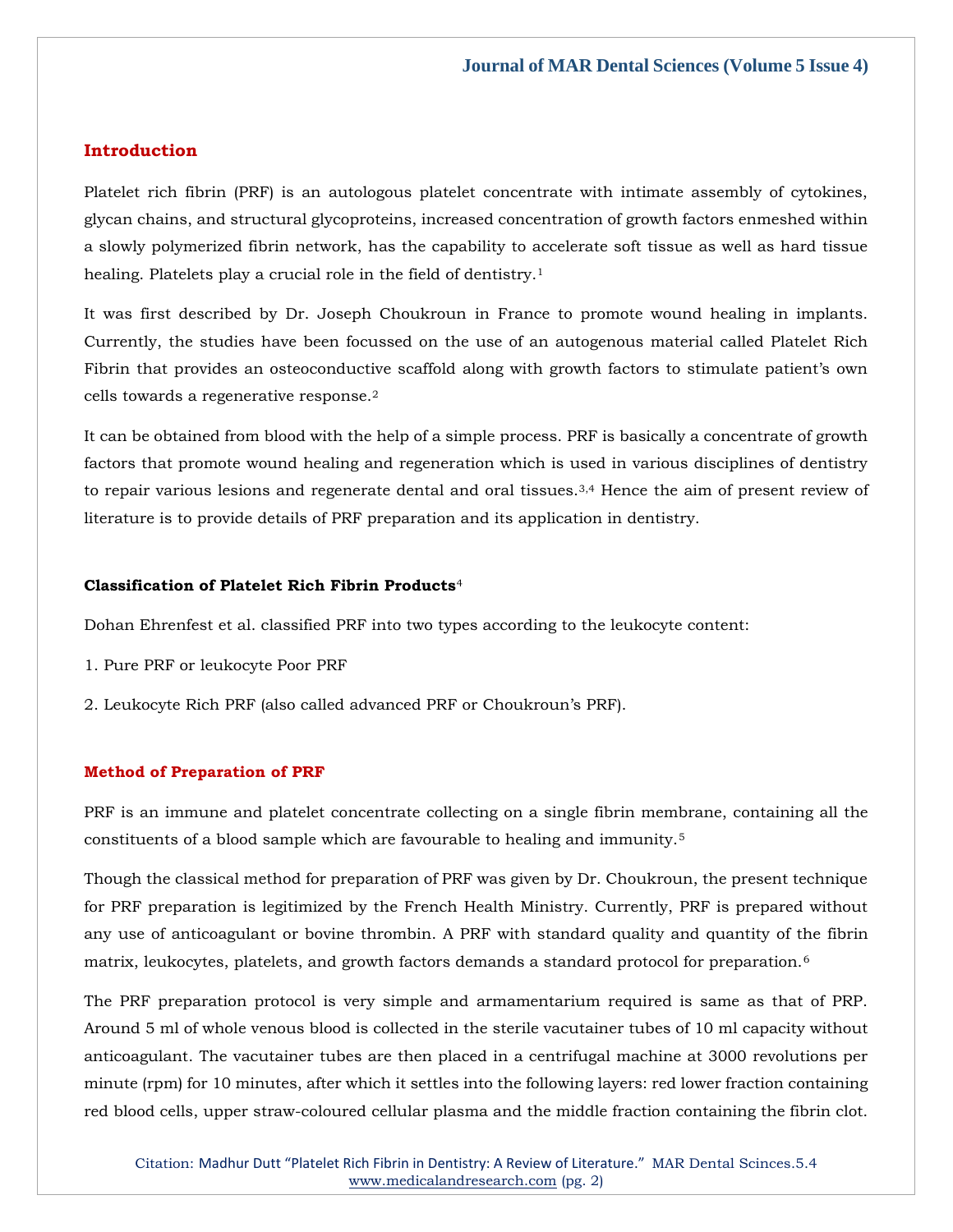The upper straw-coloured layer is then removed and middle fraction is collected, 2 mm below lower dividing line, which is the PRF. The mechanism which is followed here is that, fibrinogen which is initially concentrated in the high part of the tube, combines with the circulating thrombin due to centrifugation, to form fibrin. A fibrin clot is then obtained in the middle of the tube, just between the red corpuscles at the bottom and acellular plasma at top. Platelets are trapped massively in the fibrin meshes.<sup>7</sup>

#### **Composition of PRF**

Platelet rich fibrin is a fibrin matrix in which platelet cytokines, growth factors and cells are trapped, released after a certain time that can serve as a resorbable membrane. Recently, studies have demonstrated that the PRF has a very significant slow sustained release of many key growth factors like PDGF and TGF for at least 1 week and up to 28 days which means that PRF could release growth factors with its own biological scaffold for wound healing process. The remarkable feature of PRF is its ability to accumulate platelets and the slow release of cytokines in the fibrin clot. The natural polymerization which resulted in three-dimensional fibrin architecture was found to be responsible for the slow release of cytokines over seven days.8,9

#### **Current application of PRF in Dentistry**

PRF has immense use in the field of dentistry because of its improved healing capacity, better compatibility with patient's immune system and it is autologous in nature.

#### **Application in Periodontology**

The use of PRF along with autogenous bone graft at implant dehiscence site has shown improvement in healing response which has resulted in rapid, clinically relevant bone closure at dental implant dehiscence defect.

PRF, shows compelling data in various in vitro and clinical studies. It can be utilized in various procedures such as management of intrabony defects, gingival recession, furcation defects, extraction socket preservation, and accelerated healing of wound.<sup>10</sup>

### **Application in Oral Surgery**

Third molar removal is one of the most common procedures performed in the field of oral and maxillofacial surgery. Surgical removal of mandibular third molars is usually accompanied by pain, swelling, trismus and delayed healing of the sockets which may affect the patients quality of life. Meticulous surgical technique and scrupulous pre-operative care can reduce the risk of complications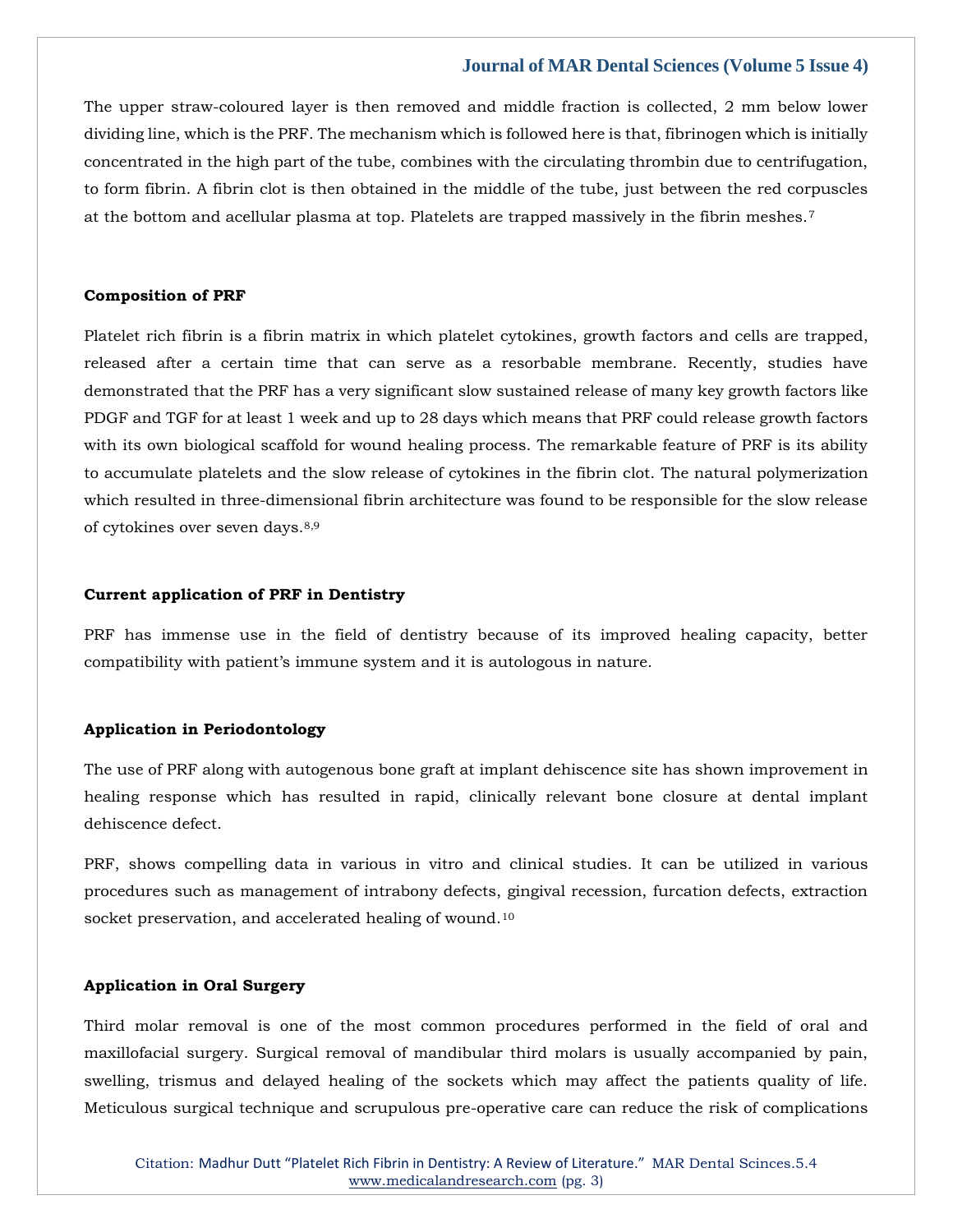and limit their severity. Various medical and\or surgical modifications have been used to improve patients quality of life. Platelet Rich Fibrin (PRF) is an autologous soluble biologic material devoid of foreign material which is best suited for the surgical site. PRF which comprises of platelet, cytokines, leucocytes and circulating stem cells that are entangled by a complex fibrin matrix. These unique components in PRF makes it a good healing biomaterial that permits optimal healing. The slow release of cytokines –transforming growth factor from alpha granules, vascular endothelial growth factor, epidermal growth factor and platelet derived growth factor are the key factors which play an important role in neoangiogenesis, tissue healing makes this particular material very unique L-PRF is used postoperatively in these cases in order to reduce pain, facial swelling and soft tissue healing.<sup>11</sup>

#### **Application in Endodontics**

Regenerative endodontic procedures require the use of appropriate scaffolds to provide a spatially correct position of cell location, regulate differentiation, proliferation, or metabolism of the stem cells. Plateletrich fibrin is one such scaffold which is currently gaining popularity in the field of regenerative endodontics. Studies have shown that PRF can be used as a scaffolding material in an infected necrotic immature tooth for pulpal regeneration and tooth revitalization. Use of PRF in regenerative pulpotomy procedures have also been documented where coronal pulp is removed and the pulp wound is covered by PRF followed by sealing it with MTA and GIC. PRF has also been used to fill in the bony defects after periapical surgeries like root end resection etc.<sup>12</sup>

#### **Application in Pediatric Dentistry**

The advantage with PRF is stimulation and healing of the tissues, this could help in PRF finding a major place in various treatment modalities done in pediatric dentistry.<sup>13</sup> Platelet Rich Plasma could be an effective material used for direct pulp capping due to its excellent wound healing, tissue regeneration and osteogenic properties. Cytotoxicity and mutagenic effects have always been major disadvantages discovered with the use of formocresol, as a pulpotomy agent. Platelet Rich Plasma with its low toxic effects and increased tissue regeneration showed excellent clinical results. A study conducted by Damle et al. (2004)<sup>14</sup> compared PRP and Calcium Hydroxide and found 100% success rate with Platelet Rich Plasma. Another study with Nagasaki et al. (2007)<sup>15</sup> compared PRP vs Hydroxiapetite crystals, and found PRP to be much superior.

#### **Application in Cleft Management**

Cleft lip and palate are congenital defects in maxillary and nasal processes that result in cleft lip and/or palate. Surgical closure is the treatment of choice. PRP enhances soft tissue closure of cleft palate. It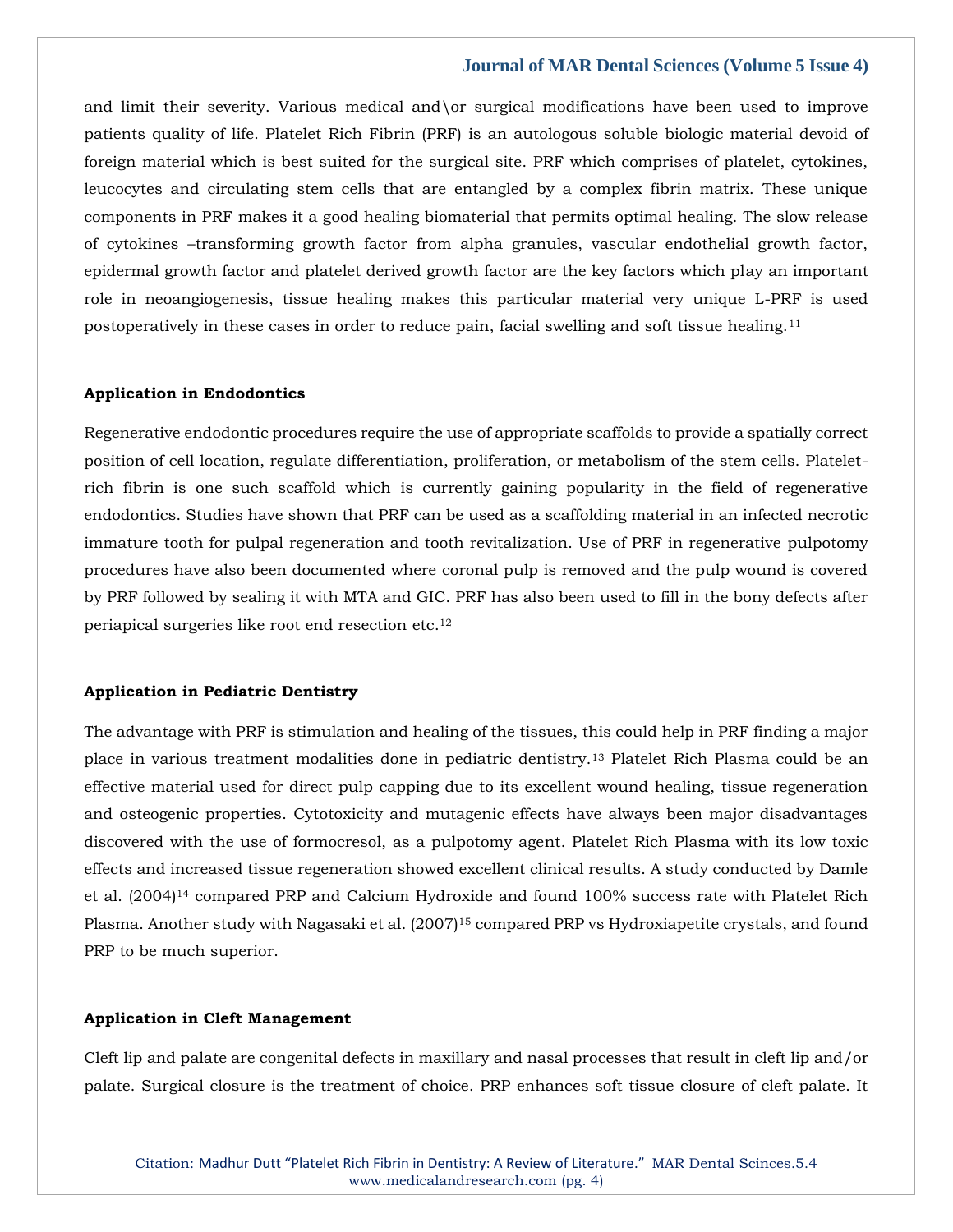also reduce the incidence of oronasal fistula. Mixing PRF with bone grafts resulted in complete closure of 90.9% cases. Alveolar clefts are congenital alveolar bone defects that affect more than three fourth of the cleft lip and palate patients. The combination of iliac graft and PRP reduce bone resorption compared to iliac graft alone in patients.<sup>18</sup>

## **Application in Tissue Engineering**

The use of PRF as a tissue engineering scaffold was investigated by many researchers for the past few years. PRF appears to be superior to collagen as a scaffold for human periosteal cell proliferation and PRF membranes can be used for in vitro cultivation of periosteal cells for bone tissue engineering. Thus PRF is a potential tool in tissue engineering but clinical aspects of PRF in this field requires further investigation.3,19

#### **Advantage of PRF**16,17

- Simple, Cost effective
- PRF helps in hemostasis.
- PRF has supportive effect on immune system.
- It can be used solely or in combination with bone grafts, depending on the purpose.
- Accelerates the healing rate of the grafted bone
- There is no risk of suffering from an immunological reaction as polymerization is a natural process and there is no need for addition of any external thrombin.
- Used as a membrane, it avoids a donor site surgical procedure and results in a reduction in patient discomfort during the early wound-heal¬ing period.
- The studies of PRF present it to be more effi-cient and with less controversies on its final clinical results when compared to PRP.

#### **Disadvantage of PRF**16,17

- Need of using a glass-coated tube to achieve clot polymerization.
- Possible refusal of treatment by the puncture required for blood collection.
- Its storage for longer duration is also not possible because of the shrinkage and altering the structural integrity of PRF.
- Quick handling is required immediately after collection. The technique entirely depends on the speed of blood collection and transfer to the centrifuge.
- Only limited volume of PRF can be used as it is obtained from autologous blood sample, the quantity of PRF produced is low and this limits its use for general surgery.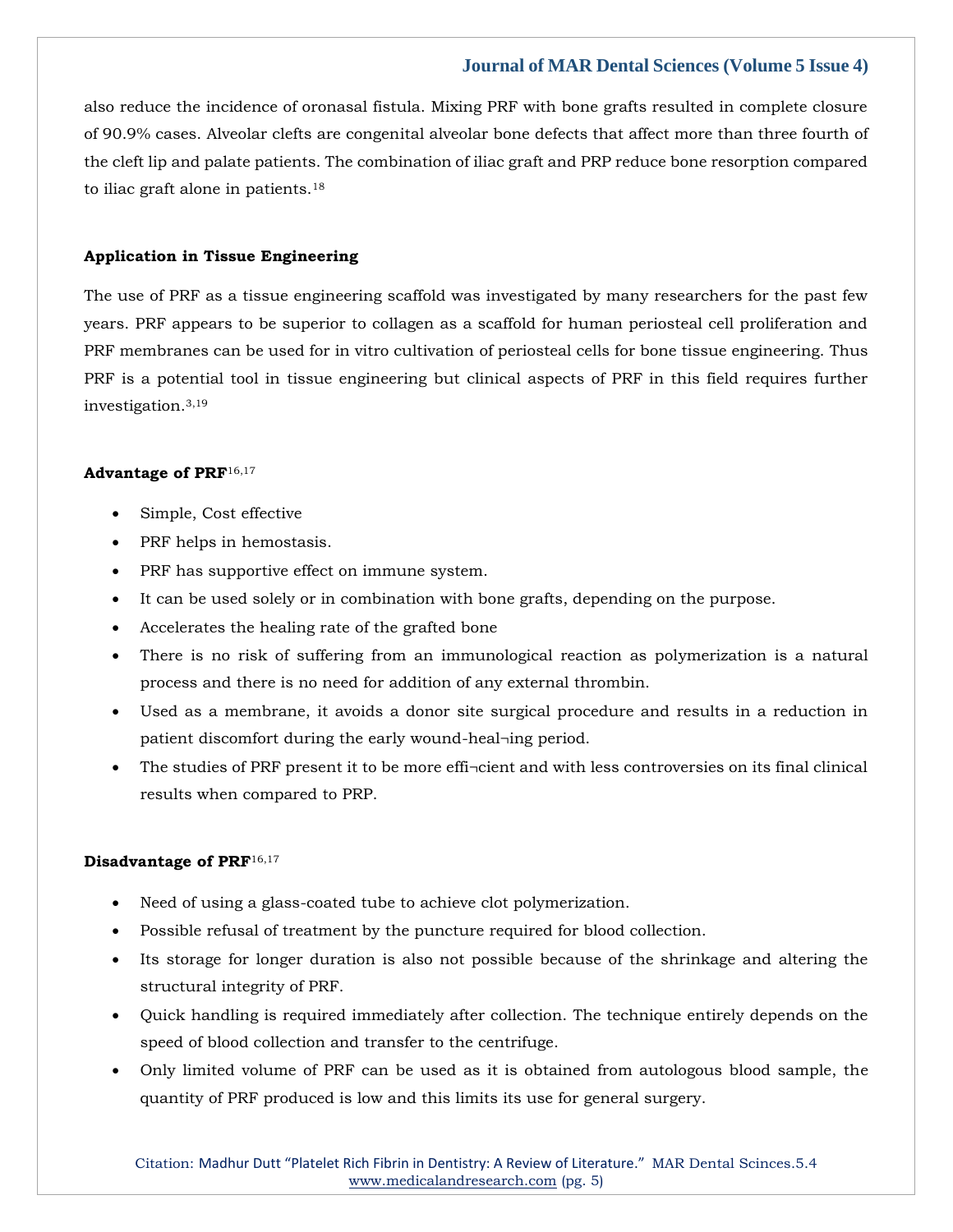## **Conclusion**

Platelet concentrates has been used in various application of dentistry since many years. Technological advancement in this field shows promising result in use of platelet rich fibrin in dentistry. The PRF has wide applicability, from Dentistry to Medicine, with excellent results in the short term; all In-vivo and In- Vitro studies have shown the safety in its use for dental application. Several studies have demonstrated safe and promising results, without contradic¬tory findings, related to the use of PRF alone or in combination with other biomaterials. However, more long term studies are required to evaluate deeper knowledge about the efficacy of this biomaterial and to optimize its use in routine clinical dentistry.

## **References**

[1. Mani A, Anarthe R, Sachdeva S, Kale A. Platelet-rich fibrin in dentistry. J Datta Meghe Inst Med Sci](https://www.google.com/search?q=Platelet-rich+fibrin+in+dentistry&sxsrf=APq-WBs2-YeWU5E-tZ2isL6NNcH0ukGX2A%3A1649914611974&ei=87JXYvL_Opzbz7sPuMajkAs&ved=0ahUKEwiyxezy6pL3AhWc7XMBHTjjCLIQ4dUDCA4&oq=Platelet-rich+fibrin+in+dentistry&gs_lcp=Cgdnd3Mtd2l6EAwyBQgAEIAEMgYIABAWEB4yBggAEBYQHjIGCAAQFhAeMgYIABAWEB4yBggAEBYQHjIGCAAQFhAeMgYIABAWEB4yBggAEBYQHjIGCAAQFhAeOgcIIxDqAhAnSgQIQRgASgQIRhgAUM0EWM0EYPUIaAFwAHgAgAGUA4gBlAOSAQM0LTGYAQCgAQGgAQKwAQrAAQE&sclient=gws-wiz)  [Univ 2021;16:587-9.](https://www.google.com/search?q=Platelet-rich+fibrin+in+dentistry&sxsrf=APq-WBs2-YeWU5E-tZ2isL6NNcH0ukGX2A%3A1649914611974&ei=87JXYvL_Opzbz7sPuMajkAs&ved=0ahUKEwiyxezy6pL3AhWc7XMBHTjjCLIQ4dUDCA4&oq=Platelet-rich+fibrin+in+dentistry&gs_lcp=Cgdnd3Mtd2l6EAwyBQgAEIAEMgYIABAWEB4yBggAEBYQHjIGCAAQFhAeMgYIABAWEB4yBggAEBYQHjIGCAAQFhAeMgYIABAWEB4yBggAEBYQHjIGCAAQFhAeOgcIIxDqAhAnSgQIQRgASgQIRhgAUM0EWM0EYPUIaAFwAHgAgAGUA4gBlAOSAQM0LTGYAQCgAQGgAQKwAQrAAQE&sclient=gws-wiz)

2. Kanakamedala A, Ari [G, Sudhakar U, RajaramVijayalakshmi, Ramakrishnan T, Emmad P. Treatment](https://www.google.com/search?q=Treatment+of+a+furcation+defect+with+a+combination+of+platelet-rich+fibrin+%28PRF%29+and+bone+graft+%E2%80%93+a+case+report&sxsrf=APq-WBvyFhUQlTpO6qB-NyXkzAH-m0hpVw%3A1649916173322&ei=DblXYqGeE_fAz7sPoN2w6A8&ved=0ahUKEwjh2K3b8JL3AhV34HMBHaAuDP0Q4dUDCA4&oq=Treatment+of+a+furcation+defect+with+a+combination+of+platelet-rich+fibrin+%28PRF%29+and+bone+graft+%E2%80%93+a+case+report&gs_lcp=Cgdnd3Mtd2l6EAwyBwgjEOoCECcyBwgjEOoCECcyBwgjEOoCECcyBwgjEOoCECcyBwgjEOoCECcyBwgjEOoCECcyBwgjEOoCECcyBwgjEOoCECcyBwgjEOoCECcyBwgjEOoCECdKBAhBGABKBAhGGABQ_wJY_wJg6whoAXABeACAAQCIAQCSAQCYAQCgAQGgAQKwAQrAAQE&sclient=gws-wiz)  [of a furcation defect with a combination of platelet-rich fibrin \(PRF\) and bone graft](https://www.google.com/search?q=Treatment+of+a+furcation+defect+with+a+combination+of+platelet-rich+fibrin+%28PRF%29+and+bone+graft+%E2%80%93+a+case+report&sxsrf=APq-WBvyFhUQlTpO6qB-NyXkzAH-m0hpVw%3A1649916173322&ei=DblXYqGeE_fAz7sPoN2w6A8&ved=0ahUKEwjh2K3b8JL3AhV34HMBHaAuDP0Q4dUDCA4&oq=Treatment+of+a+furcation+defect+with+a+combination+of+platelet-rich+fibrin+%28PRF%29+and+bone+graft+%E2%80%93+a+case+report&gs_lcp=Cgdnd3Mtd2l6EAwyBwgjEOoCECcyBwgjEOoCECcyBwgjEOoCECcyBwgjEOoCECcyBwgjEOoCECcyBwgjEOoCECcyBwgjEOoCECcyBwgjEOoCECcyBwgjEOoCECcyBwgjEOoCECdKBAhBGABKBAhGGABQ_wJY_wJg6whoAXABeACAAQCIAQCSAQCYAQCgAQGgAQKwAQrAAQE&sclient=gws-wiz) – a case report. ENDO [2009; 3\(2\):127](https://www.google.com/search?q=Treatment+of+a+furcation+defect+with+a+combination+of+platelet-rich+fibrin+%28PRF%29+and+bone+graft+%E2%80%93+a+case+report&sxsrf=APq-WBvyFhUQlTpO6qB-NyXkzAH-m0hpVw%3A1649916173322&ei=DblXYqGeE_fAz7sPoN2w6A8&ved=0ahUKEwjh2K3b8JL3AhV34HMBHaAuDP0Q4dUDCA4&oq=Treatment+of+a+furcation+defect+with+a+combination+of+platelet-rich+fibrin+%28PRF%29+and+bone+graft+%E2%80%93+a+case+report&gs_lcp=Cgdnd3Mtd2l6EAwyBwgjEOoCECcyBwgjEOoCECcyBwgjEOoCECcyBwgjEOoCECcyBwgjEOoCECcyBwgjEOoCECcyBwgjEOoCECcyBwgjEOoCECcyBwgjEOoCECcyBwgjEOoCECdKBAhBGABKBAhGGABQ_wJY_wJg6whoAXABeACAAQCIAQCSAQCYAQCgAQGgAQKwAQrAAQE&sclient=gws-wiz)–135.

[3. Agrawal M, Agrawal V. Platelet Rich Fibrin and its Applications in Dentistry-](https://www.google.com/search?q=Platelet+Rich+Fibrin+and+its+Applications+in+Dentistry-+A+Review+Article&sxsrf=APq-WBudQ5SB2dy3CfRUaQX_HYbHzbIqeg%3A1649916194466&ei=IrlXYu2LHJvB3LUPzbqc2A0&ved=0ahUKEwjtpLjl8JL3AhWbILcAHU0dB9sQ4dUDCA4&oq=Platelet+Rich+Fibrin+and+its+Applications+in+Dentistry-+A+Review+Article&gs_lcp=Cgdnd3Mtd2l6EAwyBAgAEB46BwgjEOoCECdKBAhBGABKBAhGGABQgANYgANg-AZoAXABeACAAWyIAWySAQMwLjGYAQCgAQGgAQKwAQrAAQE&sclient=gws-wiz) A Review Article. Natl J Med [Dent Res 2014; 2\(3\): 51-58.](https://www.google.com/search?q=Platelet+Rich+Fibrin+and+its+Applications+in+Dentistry-+A+Review+Article&sxsrf=APq-WBudQ5SB2dy3CfRUaQX_HYbHzbIqeg%3A1649916194466&ei=IrlXYu2LHJvB3LUPzbqc2A0&ved=0ahUKEwjtpLjl8JL3AhWbILcAHU0dB9sQ4dUDCA4&oq=Platelet+Rich+Fibrin+and+its+Applications+in+Dentistry-+A+Review+Article&gs_lcp=Cgdnd3Mtd2l6EAwyBAgAEB46BwgjEOoCECdKBAhBGABKBAhGGABQgANYgANg-AZoAXABeACAAWyIAWySAQMwLjGYAQCgAQGgAQKwAQrAAQE&sclient=gws-wiz)

[4. Dohan Ehrenfest DM, Rasmusson L, Albrektsson T. Classification of platelet concentrates: From pure](https://www.google.com/search?q=Classification+of+platelet+concentrates%3A+From+pure+platelet+rich+plasma+%28P+PRP%29+to+leucocyte++and+platelet+rich+fibrin+%28L+PRF%29.+&sxsrf=APq-WBt5I0rsbCv2LRag7nD6SHXdzTGPgg%3A1649916271279&ei=b7lXYuvTEOKNseMPgs-tCA&ved=0ahUKEwirx4iK8ZL3AhXiRmwGHYJnCwEQ4dUDCA4&oq=Classification+of+platelet+concentrates%3A+From+pure+platelet+rich+plasma+%28P+PRP%29+to+leucocyte++and+platelet+rich+fibrin+%28L+PRF%29.+&gs_lcp=Cgdnd3Mtd2l6EAwyBwgjEOoCECcyBwgjEOoCECcyBwgjEOoCECcyBwgjEOoCECcyBwgjEOoCECcyBwgjEOoCECcyBwgjEOoCECcyBwgjEOoCECcyBwgjEOoCECcyBwgjEOoCECdKBAhBGABKBAhGGABQhgNYhgNghAhoAXABeACAAQCIAQCSAQCYAQCgAQGgAQKwAQrAAQE&sclient=gws-wiz)  [platelet rich plasma \(P PRP\) to leucocyte and platelet rich fibrin \(L PRF\). Trends Biotechnol 2009;27:158](https://www.google.com/search?q=Classification+of+platelet+concentrates%3A+From+pure+platelet+rich+plasma+%28P+PRP%29+to+leucocyte++and+platelet+rich+fibrin+%28L+PRF%29.+&sxsrf=APq-WBt5I0rsbCv2LRag7nD6SHXdzTGPgg%3A1649916271279&ei=b7lXYuvTEOKNseMPgs-tCA&ved=0ahUKEwirx4iK8ZL3AhXiRmwGHYJnCwEQ4dUDCA4&oq=Classification+of+platelet+concentrates%3A+From+pure+platelet+rich+plasma+%28P+PRP%29+to+leucocyte++and+platelet+rich+fibrin+%28L+PRF%29.+&gs_lcp=Cgdnd3Mtd2l6EAwyBwgjEOoCECcyBwgjEOoCECcyBwgjEOoCECcyBwgjEOoCECcyBwgjEOoCECcyBwgjEOoCECcyBwgjEOoCECcyBwgjEOoCECcyBwgjEOoCECcyBwgjEOoCECdKBAhBGABKBAhGGABQhgNYhgNghAhoAXABeACAAQCIAQCSAQCYAQCgAQGgAQKwAQrAAQE&sclient=gws-wiz)  [67.](https://www.google.com/search?q=Classification+of+platelet+concentrates%3A+From+pure+platelet+rich+plasma+%28P+PRP%29+to+leucocyte++and+platelet+rich+fibrin+%28L+PRF%29.+&sxsrf=APq-WBt5I0rsbCv2LRag7nD6SHXdzTGPgg%3A1649916271279&ei=b7lXYuvTEOKNseMPgs-tCA&ved=0ahUKEwirx4iK8ZL3AhXiRmwGHYJnCwEQ4dUDCA4&oq=Classification+of+platelet+concentrates%3A+From+pure+platelet+rich+plasma+%28P+PRP%29+to+leucocyte++and+platelet+rich+fibrin+%28L+PRF%29.+&gs_lcp=Cgdnd3Mtd2l6EAwyBwgjEOoCECcyBwgjEOoCECcyBwgjEOoCECcyBwgjEOoCECcyBwgjEOoCECcyBwgjEOoCECcyBwgjEOoCECcyBwgjEOoCECcyBwgjEOoCECcyBwgjEOoCECdKBAhBGABKBAhGGABQhgNYhgNghAhoAXABeACAAQCIAQCSAQCYAQCgAQGgAQKwAQrAAQE&sclient=gws-wiz)

[5. Mosesson MW, Siebenlist KR, Meh DA. The structure and biological features of fibrinogen and fibrin.](https://www.google.com/search?q=The+structure+and+biological+features+of+fibrinogen+and+fibrin.+&sxsrf=APq-WBsYIzY3mKy0B9LNLcuelx7u28ytCw%3A1649916290905&ei=grlXYpPlNqG0mgeAmongCA&ved=0ahUKEwiTrraT8ZL3AhUhmuYKHQBNAowQ4dUDCA4&oq=The+structure+and+biological+features+of+fibrinogen+and+fibrin.+&gs_lcp=Cgdnd3Mtd2l6EAwyBggAEBYQHjoHCCMQ6gIQJ0oECEEYAEoECEYYAFD2AVj2AWCZBWgBcAF4AIABdYgBdZIBAzAuMZgBAKABAaABArABCsABAQ&sclient=gws-wiz)  [Ann N Y Acad Sci. 2001;936:11](https://www.google.com/search?q=The+structure+and+biological+features+of+fibrinogen+and+fibrin.+&sxsrf=APq-WBsYIzY3mKy0B9LNLcuelx7u28ytCw%3A1649916290905&ei=grlXYpPlNqG0mgeAmongCA&ved=0ahUKEwiTrraT8ZL3AhUhmuYKHQBNAowQ4dUDCA4&oq=The+structure+and+biological+features+of+fibrinogen+and+fibrin.+&gs_lcp=Cgdnd3Mtd2l6EAwyBggAEBYQHjoHCCMQ6gIQJ0oECEEYAEoECEYYAFD2AVj2AWCZBWgBcAF4AIABdYgBdZIBAzAuMZgBAKABAaABArABCsABAQ&sclient=gws-wiz)–30.

[6. Dohan DM, Choukroun J, Diss A, Dohan SL, Dohan AJ,](https://www.google.com/search?q=Platelet+rich+fibrin+%28PRF%29%3A+A+second+generation+platelet+concentrate.+Part+III%3A+Leucocyte+activation%3A+A+new+feature+for+platelet+concentrates%3F&sxsrf=APq-WBtJMSIwi1G2GPUNDIZYvpo8Y5muOw%3A1649916305100&ei=kblXYs_UBauNseMPypy1qAE&ved=0ahUKEwiP4Zia8ZL3AhWrRmwGHUpODRUQ4dUDCA4&oq=Platelet+rich+fibrin+%28PRF%29%3A+A+second+generation+platelet+concentrate.+Part+III%3A+Leucocyte+activation%3A+A+new+feature+for+platelet+concentrates%3F&gs_lcp=Cgdnd3Mtd2l6EAwyBwgjEOoCECcyBwgjEOoCECcyBwgjEOoCECcyBwgjEOoCECcyBwgjEOoCECcyBwgjEOoCECcyBwgjEOoCECcyBwgjEOoCECcyBwgjEOoCECcyBwgjEOoCECdKBAhBGABKBAhGGABQogNYogNg0gpoAXABeACAAQCIAQCSAQCYAQCgAQGgAQKwAQrAAQE&sclient=gws-wiz) Mouhyi J, et al. Platelet rich fibrin (PRF): A [second generation platelet concentrate. Part III: Leucocyte activation: A new feature for platelet](https://www.google.com/search?q=Platelet+rich+fibrin+%28PRF%29%3A+A+second+generation+platelet+concentrate.+Part+III%3A+Leucocyte+activation%3A+A+new+feature+for+platelet+concentrates%3F&sxsrf=APq-WBtJMSIwi1G2GPUNDIZYvpo8Y5muOw%3A1649916305100&ei=kblXYs_UBauNseMPypy1qAE&ved=0ahUKEwiP4Zia8ZL3AhWrRmwGHUpODRUQ4dUDCA4&oq=Platelet+rich+fibrin+%28PRF%29%3A+A+second+generation+platelet+concentrate.+Part+III%3A+Leucocyte+activation%3A+A+new+feature+for+platelet+concentrates%3F&gs_lcp=Cgdnd3Mtd2l6EAwyBwgjEOoCECcyBwgjEOoCECcyBwgjEOoCECcyBwgjEOoCECcyBwgjEOoCECcyBwgjEOoCECcyBwgjEOoCECcyBwgjEOoCECcyBwgjEOoCECcyBwgjEOoCECdKBAhBGABKBAhGGABQogNYogNg0gpoAXABeACAAQCIAQCSAQCYAQCgAQGgAQKwAQrAAQE&sclient=gws-wiz)  [concentrates? Oral Surg Oral Med Oral Pathol Oral Radiol Endod 2006;101:e51 5](https://www.google.com/search?q=Platelet+rich+fibrin+%28PRF%29%3A+A+second+generation+platelet+concentrate.+Part+III%3A+Leucocyte+activation%3A+A+new+feature+for+platelet+concentrates%3F&sxsrf=APq-WBtJMSIwi1G2GPUNDIZYvpo8Y5muOw%3A1649916305100&ei=kblXYs_UBauNseMPypy1qAE&ved=0ahUKEwiP4Zia8ZL3AhWrRmwGHUpODRUQ4dUDCA4&oq=Platelet+rich+fibrin+%28PRF%29%3A+A+second+generation+platelet+concentrate.+Part+III%3A+Leucocyte+activation%3A+A+new+feature+for+platelet+concentrates%3F&gs_lcp=Cgdnd3Mtd2l6EAwyBwgjEOoCECcyBwgjEOoCECcyBwgjEOoCECcyBwgjEOoCECcyBwgjEOoCECcyBwgjEOoCECcyBwgjEOoCECcyBwgjEOoCECcyBwgjEOoCECcyBwgjEOoCECdKBAhBGABKBAhGGABQogNYogNg0gpoAXABeACAAQCIAQCSAQCYAQCgAQGgAQKwAQrAAQE&sclient=gws-wiz)

[7. Saluja, H., Dehane, V., & Mahindra, U. \(2011\). Platelet-Rich fibrin: A second generation platelet](https://www.google.com/search?q=Platelet-Rich+fibrin%3A+A+second+generation+platelet+concentrate+and+a+new+friend+of+oral+and+maxillofacial+surgeons&sxsrf=APq-WBtjDZlkuiJswv_OOzDEl4BSOBUt2Q%3A1649916323860&ei=o7lXYtqQNOnAz7sP3MCMgAw&ved=0ahUKEwia7pGj8ZL3AhVp4HMBHVwgA8AQ4dUDCA4&oq=Platelet-Rich+fibrin%3A+A+second+generation+platelet+concentrate+and+a+new+friend+of+oral+and+maxillofacial+surgeons&gs_lcp=Cgdnd3Mtd2l6EAwyBwgjEOoCECcyBwgjEOoCECcyBwgjEOoCECcyBwgjEOoCECcyBwgjEOoCECcyBwgjEOoCECcyBwgjEOoCECcyBwgjEOoCECcyBwgjEOoCECcyBwgjEOoCECdKBAhBGABKBAhGGABQlQNYlQNggghoAXABeACAAQCIAQCSAQCYAQCgAQGgAQKwAQrAAQE&sclient=gws-wiz)  [concentrate and a new friend of oral and maxillofacial surgeons. Annals of maxillofacial surgery, 1\(1\),](https://www.google.com/search?q=Platelet-Rich+fibrin%3A+A+second+generation+platelet+concentrate+and+a+new+friend+of+oral+and+maxillofacial+surgeons&sxsrf=APq-WBtjDZlkuiJswv_OOzDEl4BSOBUt2Q%3A1649916323860&ei=o7lXYtqQNOnAz7sP3MCMgAw&ved=0ahUKEwia7pGj8ZL3AhVp4HMBHVwgA8AQ4dUDCA4&oq=Platelet-Rich+fibrin%3A+A+second+generation+platelet+concentrate+and+a+new+friend+of+oral+and+maxillofacial+surgeons&gs_lcp=Cgdnd3Mtd2l6EAwyBwgjEOoCECcyBwgjEOoCECcyBwgjEOoCECcyBwgjEOoCECcyBwgjEOoCECcyBwgjEOoCECcyBwgjEOoCECcyBwgjEOoCECcyBwgjEOoCECcyBwgjEOoCECdKBAhBGABKBAhGGABQlQNYlQNggghoAXABeACAAQCIAQCSAQCYAQCgAQGgAQKwAQrAAQE&sclient=gws-wiz)  53–[57.](https://www.google.com/search?q=Platelet-Rich+fibrin%3A+A+second+generation+platelet+concentrate+and+a+new+friend+of+oral+and+maxillofacial+surgeons&sxsrf=APq-WBtjDZlkuiJswv_OOzDEl4BSOBUt2Q%3A1649916323860&ei=o7lXYtqQNOnAz7sP3MCMgAw&ved=0ahUKEwia7pGj8ZL3AhVp4HMBHVwgA8AQ4dUDCA4&oq=Platelet-Rich+fibrin%3A+A+second+generation+platelet+concentrate+and+a+new+friend+of+oral+and+maxillofacial+surgeons&gs_lcp=Cgdnd3Mtd2l6EAwyBwgjEOoCECcyBwgjEOoCECcyBwgjEOoCECcyBwgjEOoCECcyBwgjEOoCECcyBwgjEOoCECcyBwgjEOoCECcyBwgjEOoCECcyBwgjEOoCECcyBwgjEOoCECdKBAhBGABKBAhGGABQlQNYlQNggghoAXABeACAAQCIAQCSAQCYAQCgAQGgAQKwAQrAAQE&sclient=gws-wiz)

[8. Archana MS, SujanaV, NageshB , Babu PJ. Revascularization-](https://www.google.com/search?q=Revascularization-+An+overview&sxsrf=APq-WBv2ib9RBg0qBBcmlw1K24bRCFe4jQ%3A1649916340006&ei=s7lXYpn2POudseMPo7ahsAI&ved=0ahUKEwjZm-uq8ZL3AhXrTmwGHSNbCCYQ4dUDCA4&oq=Revascularization-+An+overview&gs_lcp=Cgdnd3Mtd2l6EAw6BwgjEOoCECdKBAhBGABKBAhGGABQpgNYpgNgxwZoAXABeACAAYgBiAGIAZIBAzAuMZgBAKABAaABArABCsABAQ&sclient=gws-wiz) An overview. J Int Dent Med [Res2012;5:56-9](https://www.google.com/search?q=Revascularization-+An+overview&sxsrf=APq-WBv2ib9RBg0qBBcmlw1K24bRCFe4jQ%3A1649916340006&ei=s7lXYpn2POudseMPo7ahsAI&ved=0ahUKEwjZm-uq8ZL3AhXrTmwGHSNbCCYQ4dUDCA4&oq=Revascularization-+An+overview&gs_lcp=Cgdnd3Mtd2l6EAw6BwgjEOoCECdKBAhBGABKBAhGGABQpgNYpgNgxwZoAXABeACAAYgBiAGIAZIBAzAuMZgBAKABAaABArABCsABAQ&sclient=gws-wiz)